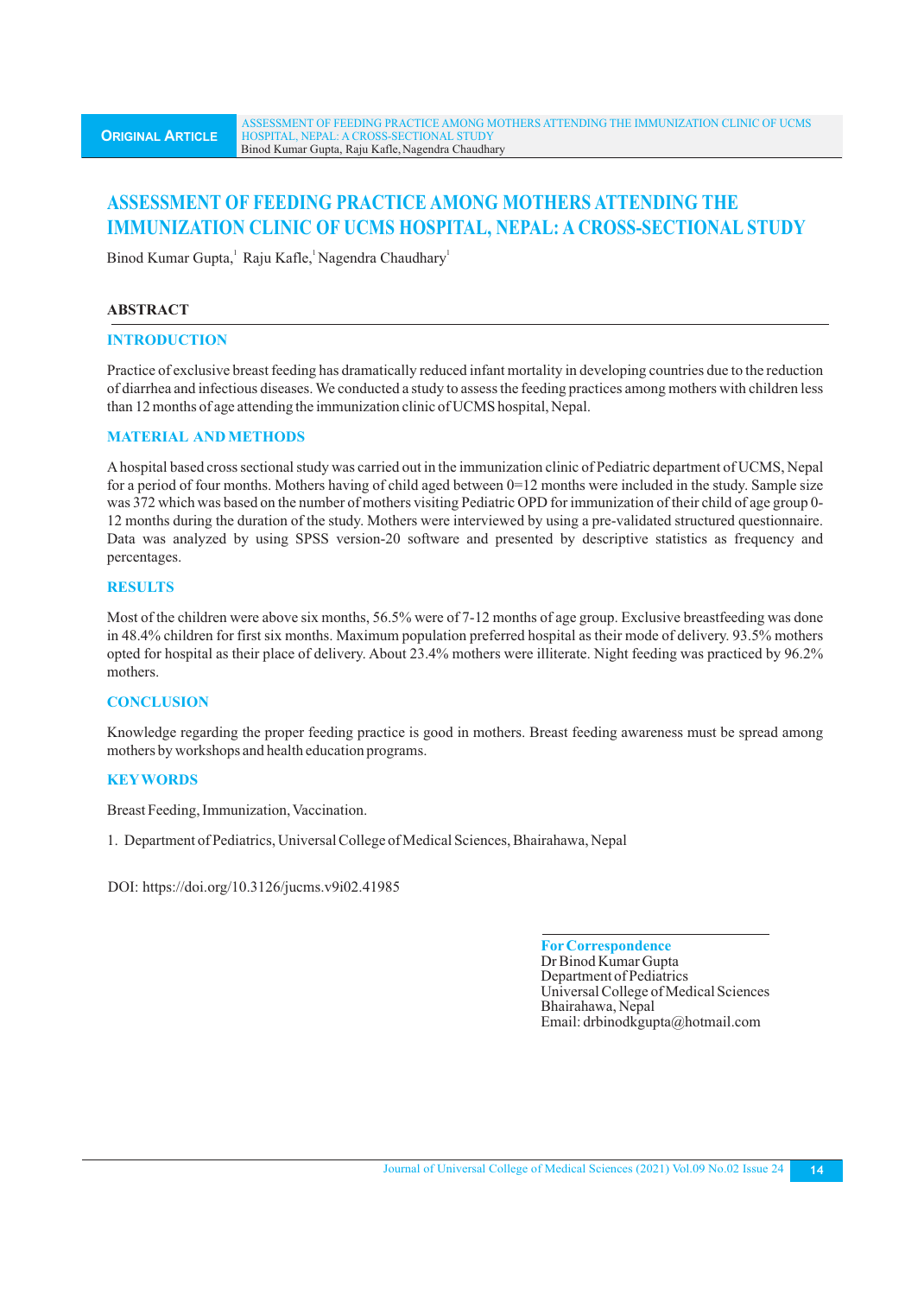ASSESSMENT OF FEEDING PRACTICE AMONG MOTHERS ATTENDING THE IMMUNIZATION CLINIC OF UCMS HOSPITAL, NEPAL: A CROSS-SECTIONAL STUDY Binod Kumar Gupta, Raju Kafle,Nagendra Chaudhary

### **INTRODUCTION**

Practice of breast feeding on this earth dates back to more than million years. The value for breast milk is clearly shown in the oldest book "Charaka Samhita". The World Health Organization recommends the practice of exclusive breastfeeding of infants for the first six months after birth and to continue breastfeeding with supplementary diet up to two years or more.<sup>1</sup> It offers infants and young children complete nutrition, early protection against illness and promote growth and development of the baby.<sup>2</sup> Non-breast fed baby is 15 times more likely to get diarrhea and is three times more likely to get respiratory infection. Practice of exclusive breast feeding has dramatically reduced infant mortality in developing countries due to reduction in diarrhea and infectious diseases.<sup>3</sup> Breast feeding is nearly universal in Nepal and the median duration of breast-feeding is long (33 months). According to a published survey, a major barrier to successful in hospital breast-feeding is inconsistency in information and nursery practices related to breastfeeding management.<sup>4</sup> Human milk is the ideal nourishment for infants' survival, growth, and development. Particularly in unhygienic conditions, however, breast milk substitutes carry a high risk of infection and can be fatal in infants.<sup>5</sup> Feeding practice among mothers plays a crucial role in the proper development of an infant. Nepal is a low and middle income country. Studies focusing on the feeding status of babies aged less than six months have not been assessed adequately in the Western part of the country. Hence, this cross-sectional study was aimed to determine the feeding practices among mothers with children less than twelve months of age attending the immunization clinic of UCMS hospital, Nepal.

### **MATERIAL AND METHODS**

A hospital based cross sectional study was carried out in the immunization clinic of Pediatric department of UCMS, Nepal for a period of four months. Mothers of child aged 0-12 months were included in the study. Data collection was done from December 2020 to 28 March 2021. Informed verbal and written consent was obtained from the parents of the babies enrolled in the study. The study was approved by the Institute Review Committee (ref no UCMS/IRC/ 113/20). Sample size was collected by using convenient sampling. All mothers who were attending immunization clinic for vaccination of their child and had children less than 12 months of were included in the study. Sample size was 372 which was based on the number of mothers visited pediatric ward for immunization of their child of age group 0-12 months during the duration of the study. Pilot study was done on 5% volunteer mothers who have similar characteristics with study population. The data of the pilot study was not included in the study. After pilot study, some questions were modified. Mothers were asked to stay after vaccination of their infants to look for any untoward effects of vaccination. A written consent was taken from the mothers before starting the study. Mothers were interviewed by using a pre-validated structured questionnaire. Mothers

were assessed on feeding practices followed by them with the help of questionnaire. Questionnaire consisted of demographic details of mothers and 13 questions regarding breastfeeding practices. The collected data was compiled in Microsoft excel. Data was analyzed by using SPSS version-20 software and presented by descriptive statistics as frequency and percentages.

All the mothers having children less than 12 months of age attending the immunization clinic of UCMS hospital, Nepal were included in the study, whereas all those who showed noncooperative attitude or didn't give consent for participation in the study were excluded.

#### **RESULTS**

A cross-sectional study was done on 372 mothers having children less than 12 months of age who were attending the immunization clinic of UCMS hospital, Nepal. Biological characteristics of children are shown in Table 1. 52.2% children were male and 47.8% were female. Most of the children were above 6 months. 56.5% were of 7-12 months of age group. Majority of study population belonged to middle/lower middle socio-economic status followed by lower/upper lower, upper/middle, lower and upper. 12.4% were of upper class and 15.1% were of lower class (Figure 1). Demographic details of mothers are shown in Table 2. Merely a small percentage of mothers i.e. 9.9% belonged to 35-44 years of age group and 54.8% were of 21-24 years. Maximum of mothers were of Hindu religion and minimum were of Christian, 44.6% were Muslims and 1.6% were Buddhist. In the present study, 52.7% were living in joint family. Mode of delivery was normal in 68.3% of mothers.

Maximum population preferred hospital as their mode of delivery. Among them 93.5% mothers opted for hospital as their place of delivery. 23.4% mothers were illiterate. Only 2.4% mothers were professor/honours and 24.5% were having primary school certificate. Only 28.8% were employed.71.2% were housewife.

Practices regarding breastfeeding followed by mothers are shown in Table 3. In 58.3% mothers breastfeeding was started after 1 hour of baby birth. 97.3% mothers gave colostrum to their child. Prelacteal feed was given in 57.3% children. Exclusive breastfeeding was done in 48.4% children for first 6 months. Night feeding was practiced by 96.2% mothers. 69.4% mothers informed their doctors about lactation status before obtaining prescription for drugs. About 57.5% mothers continued breastfeeding during their sickness as well. 68.3% mothers didn't give water to their child during first 6 months. Out of 31.7% mothers who gave water to their child during first 6 months, majority of them i.e. 19.9% gave during with some medication. Bottle feeding was practiced by 80.6% mothers. 22.3% mothers practiced Katori –spoon feeding. Formula feeding was given by 70.7% mothers. Only a small number of mothers (28.8%) mothers gave pacifiers to their child.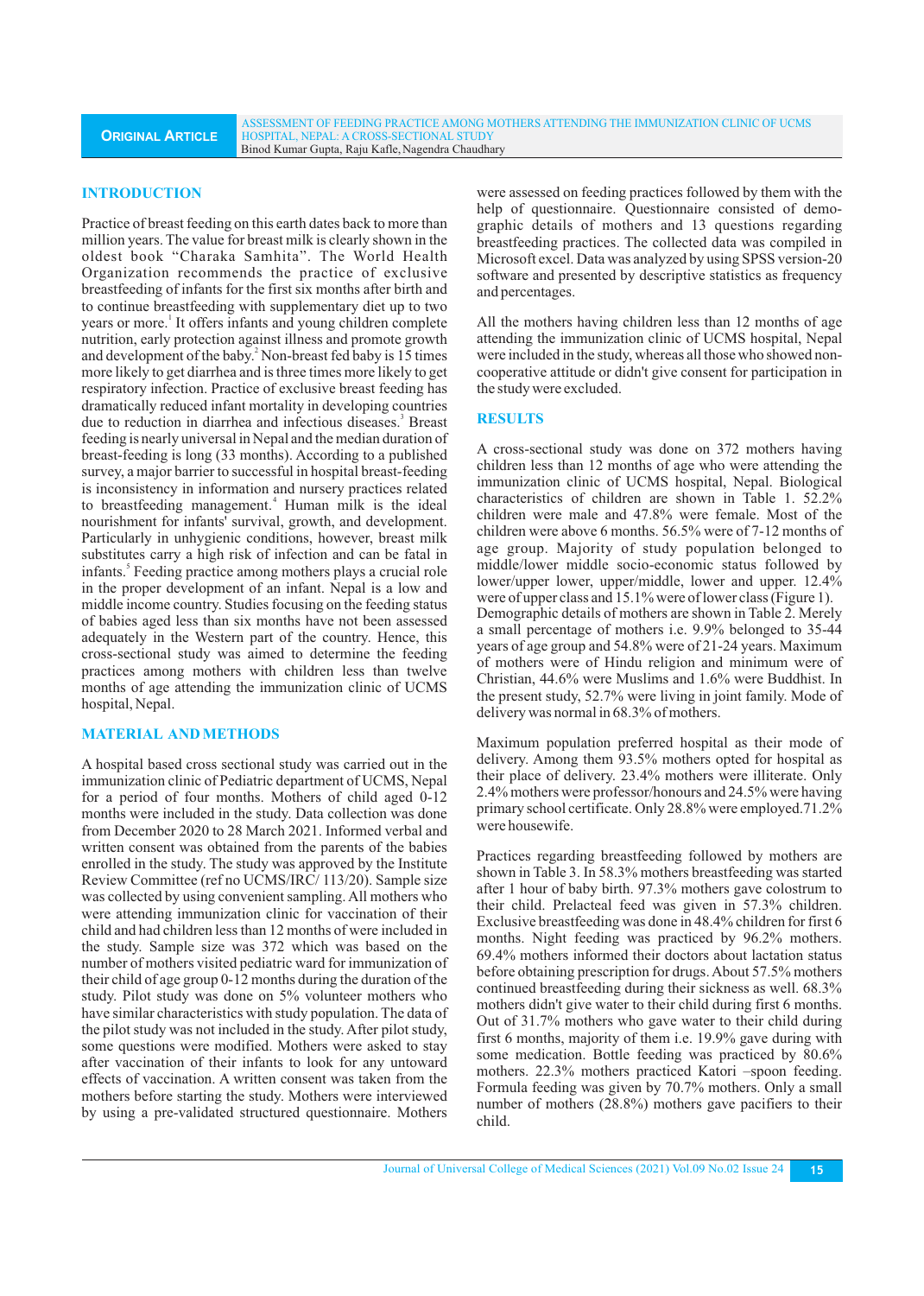ASSESSMENT OF FEEDING PRACTICE AMONG MOTHERS ATTENDING THE IMMUNIZATION CLINIC OF UCMS HOSPITAL, NEPAL: A CROSS-SECTIONAL STUDY Binod Kumar Gupta, Raju Kafle,Nagendra Chaudhary

| <b>Variable</b>                                                     |                                                                       | <b>Number</b>         | Percentage |
|---------------------------------------------------------------------|-----------------------------------------------------------------------|-----------------------|------------|
| 1.Gender                                                            |                                                                       |                       |            |
|                                                                     | Male                                                                  | 194                   | 52.2       |
|                                                                     | Female                                                                | 178                   | 47.8       |
| 2. Age (in months)                                                  |                                                                       |                       |            |
|                                                                     | $0 - 6$                                                               | 162                   | 43.5       |
|                                                                     | $7 - 12$                                                              | 210                   | 56.5       |
|                                                                     |                                                                       |                       |            |
| 30<br>25<br>Percentage<br>20<br>15<br>10<br>5<br>0<br><b>J</b> pper | 26.6<br>22<br>12.4<br>Ustrational Using theologie<br>Lower/Jupectower | 23.9<br>15.1<br>Lower | Percentage |

**Table 1.Biological characteristics of children (n=372)**

**Figure 1. Distribution of study population on the basis of socio-economic status**

Socio-economic class

|  | Table 2. Socio-demographic profile of mothers |  |  |  |
|--|-----------------------------------------------|--|--|--|
|--|-----------------------------------------------|--|--|--|

| <b>Variable</b>                        | <b>Number</b>  | Percentage | b) No<br><b>7. Continuation of</b>  |
|----------------------------------------|----------------|------------|-------------------------------------|
| Age (in years)                         |                |            | breastfeeding whe                   |
| $21 - 24$                              | 204            | 54.8       | is sick<br>a) Yes                   |
| $25 - 34$                              | 131            | 35.3       | b) No                               |
| 35-44                                  | 37             | 9.9        | 8. Do you give wat                  |
| <b>Religion</b>                        |                |            | first 6 months                      |
| Hindu                                  | 198            | 53.3       | a) Yes                              |
| Muslim                                 | 166            | 44.6       | b) No                               |
| Christian                              | $\overline{2}$ | 0.5        | 9. If water is given<br>given?      |
| <b>Buddhist</b>                        | 6              | 1.6        | a) only during with                 |
| <b>Type of family</b>                  |                |            | medications                         |
| Nuclear                                | 176            | 47.3       | b) Only during diar                 |
| Joint                                  | 196            | 52.7       | vomiting?<br>c) for feeding and the |
| <b>Mode of delivery</b>                |                |            | purpose                             |
| Normal                                 | 254            | 68.3       | d) not given                        |
| Cessarian section                      | 118            | 31.7       | 10. Bottle feeding                  |
|                                        |                |            | not?<br>a) Yes                      |
| <b>Place of delivery</b>               |                |            | b) No                               |
| Home                                   | 24             | 6.5        | 11. Katori –spoon                   |
| Hospital                               | 348            | 93.5       | done or not?                        |
| <b>Education</b>                       |                |            | a) Yes                              |
| Illiterate                             | 87             | 23.4       | b) No<br>12. Formula feedin         |
| Primary school certificate             | 91             | 24.5       | not                                 |
| Middle school certificate              | 51             | 13.7       | a) Yes                              |
| High school certificate                | 23             | 6.2        | b) No                               |
| Intermediate/ Post high school diploma | 64             | 17.2       | 13. Pacifiers given<br>a) Yes       |
| Graduate/Postgraduate                  | 47             | 12.6       | b) No                               |

|         |  | Table 3. Showing mothers' practices regarding breast |  |
|---------|--|------------------------------------------------------|--|
| feeding |  |                                                      |  |

| <b>Questions</b>                                       | Number | Percentage   |
|--------------------------------------------------------|--------|--------------|
| 1. Breast feeding was started<br>a) Within 1 hour      | 155    |              |
|                                                        |        | 41.7<br>58.3 |
| b) After 1 hour<br>2. Colostrum was given              | 217    |              |
|                                                        | 362    |              |
| a) Yes                                                 |        | 97.3         |
| b) No                                                  | 10     | 2.7          |
| 3. Prelacteal feed was given                           |        |              |
| a) Yes                                                 | 213    | 57.3         |
| b) No                                                  | 159    | 42.7         |
| 4. Exclusive breast feeding                            |        |              |
| was done for first 6 months                            |        |              |
| a) Yes                                                 | 180    | 48.4         |
| b) No                                                  | 192    | 51.6         |
| 5. Night Feeding Practiced                             | 358    | 96.2         |
| a) Yes<br>b) No                                        | 14     | 3.8          |
| 6. Do you inform doctors                               |        |              |
| about lactation status before                          |        |              |
| obtaining prescription for                             |        |              |
| drugs.                                                 | 258    | 69.4         |
| a) Yes<br>b) No                                        | 114    | 30.6         |
|                                                        |        |              |
| <b>7. Continuation of</b><br>breastfeeding when mother |        |              |
| is sick                                                |        |              |
| a) Yes                                                 | 214    | 57.5         |
| b) No                                                  | 158    | 42.5         |
| 8. Do you give water during                            |        |              |
| first 6 months                                         |        |              |
| a) Yes                                                 | 118    | 31.7         |
| b) No                                                  | 254    | 68.3         |
| 9. If water is given, is it<br>given?                  |        |              |
| a) only during with some                               | 74     |              |
| medications                                            |        | 19.9         |
| b) Only during diarrhea and                            | 36     | 9.7          |
| vomiting?                                              |        |              |
| c) for feeding and thirst                              | 8      | 2.1          |
| purpose                                                | 254    | 68.3         |
| d) not given                                           |        |              |
| 10. Bottle feeding done or<br>not?                     |        |              |
| a) Yes                                                 | 300    | 80.6         |
| b) No                                                  | 72     | 19.4         |
| 11. Katori – spoon feeding                             |        |              |
| done or not?                                           |        |              |
| a) Yes                                                 | 83     | 22.3         |
| b) No                                                  | 289    | 77.7         |
| 12. Formula feeding given or<br>not                    |        |              |
| a) Yes                                                 | 263    | 70.7         |
| b) No                                                  | 109    | 29.3         |
| 13. Pacifiers given or not?                            |        |              |
| a) Yes                                                 | 107    | 28.8         |
| b) No                                                  | 265    | 71.2         |

Journal of Universal College of Medical Sciences (2021) Vol.09 No.02 Issue 24 **16**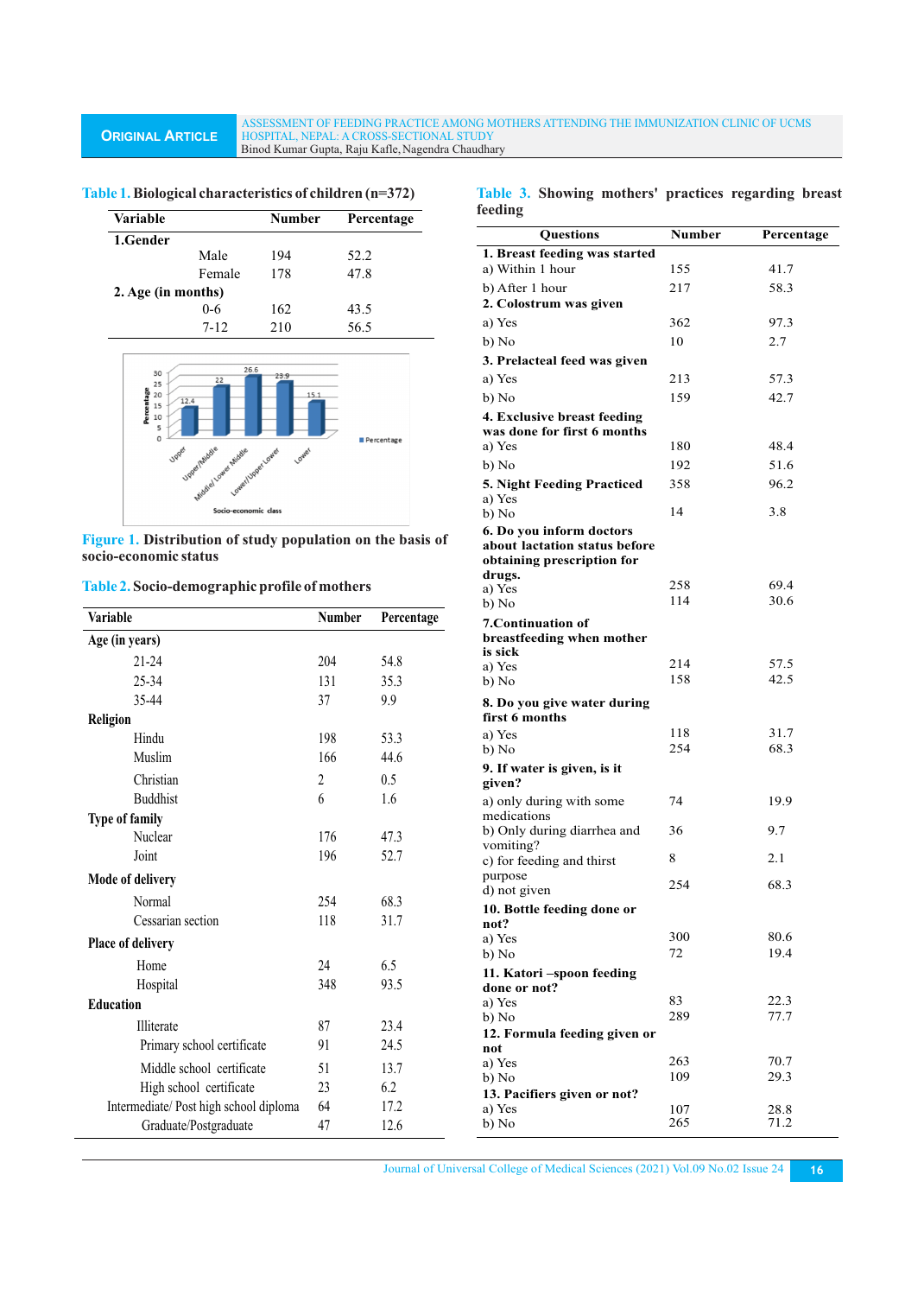ASSESSMENT OF FEEDING PRACTICE AMONG MOTHERS ATTENDING THE IMMUNIZATION CLINIC OF UCMS HOSPITAL, NEPAL: A CROSS-SECTIONAL STUDY Binod Kumar Gupta, Raju Kafle,Nagendra Chaudhary

#### **DISCUSSION**

A cross-sectional study was done on 372 mothers having children less than 12 months of age who were attending the immunization clinic of UCMS hospital, Nepal. In our study, 52.2% children were male and 47.8% were female. In a study done by Maiti  $A<sub>i</sub><sup>1</sup>$  the male child was having a higher percentage (52.80%) of vaccination coverage than the female child. In our study most of the children were above 6 months. 56.5% were of 7-12 months of age group. In a study done by Chaudhary  $RN<sub>1</sub><sup>4</sup> 77.5%$  of children were of 6-12 months of age. Majority of study population belonged to middle/lower middle socio-economic status followed by lower/upper lower, upper/middle, lower and upper. 12.4% were of upper class and 15.1% were of lower class. In a study done by Chakraborty N, most of the children were of class 3 socio-economic status followed by 29.8% children belonging to class 5, 19.7% belonging to class 1 and 10.4% belonging to class 2 and class 4 socio-economic status each.

In our study, merely a small percentage of mothers i.e. 9.9% belonged to 35-44 years of age group and 54.8% were of 21-24 years. In a study done by Madhu  $K<sub>1</sub>$ <sup>7</sup> 60% of mothers were between 21 and 25 years of age. Maximum of mothers were of Hindu religion and minimum were of Christian. 44.6% were Muslims and 1.6% were Buddhist. In a study done by <sup>4</sup> Chaudhary RN, 98.0% were Hindu, 1.5% Muslim, Buddhist .5% and Christian 0 %. In our study, 52.7% were living in joint family. In a study done by Maiti  $A<sub>1</sub><sup>1</sup>$  59.1% of the mothers belonged to joint family. In our study, mode of delivery was normal in 68.3% of mothers. In a study done by Kumar  $S^3,40\%$ Mode of delivery was normal. In our study, maximum population preferred hospital as their mode of delivery. 93.5% mothers opted for hospital as their place of delivery. In a study done by Maiti A<sup>1</sup>, almost 93% deliveries were made at institutions. In our study, 23.4% mothers were illiterate. Only 2.4% mothers were professor/honours and 24.5% were having primary school certificate. In a study done by Singh S, \$11.89 mothers were illiterate and 22.38% were Graduate & Above. In our study, only 28.8% were employed.71.2% were housewife. In a study done by Alamirew MW,<sup>5</sup> 45.1% were housewives. In our study, 58.3% mothers started breastfeeding after 1 hour of baby birth. Breastfeeding within 1 hr and 24 hr was lower in study done by Kumar D<sup>9</sup> and Chatterjee  $S<sup>10</sup>$  where breastfeeding within 1 hour was only 6.3% and 14.54% and 32.6% within 24 hours and 23.3% as reported by Yadavannavar MC.<sup>11</sup> In a study done by Khan  $AM<sup>12</sup>$  in Delhi reported initiation of breast feeding within one hour of delivery was practiced by 37.2% mothers whereas it was only 13.6% in one study done by Sinhababu  $A<sup>13</sup>$  from West Bengal.

In our study, 97.3% mothers gave colostrum to their child. 81.6% colostrum acceptance reported by Parmer  $VR<sup>14</sup>$  and 35% as per study done by Wagh  $SV<sup>15</sup>$  In another study 94% infants had received colostrums. In studies by Kumar S<sup>3</sup>, Maiti  $A<sup>1</sup>$  and Alamu TO<sup>16</sup> colostrum feeding was observed in 40%, 74.83% and 94.5% children respectively. In our study,

prelacteal feed was given in 57.3% children. In a study done by Divyarani DC<sup>2</sup> 57.6% of them were given prelacteal feed. Our study findings were differed from a study done by Kumar S<sup>3</sup> in New Delhi, where 90.9% mothers gave some pre lacteal feeds and a study done by Kulkarni RN<sup>18</sup> in urban Navi Mumbai where, 36.1% of mothers gave pre-lacteals. In Kumar D<sup>9</sup> study, done in urban slum of Chandigarh out of  $270$ mothers, 40% gave pre-lacteal feeds. In a study done by Dakshayani B,<sup>19</sup> in Mysore, study done among Hakkipikkis tribal population, 40% of them gave pre lacteals. In a study done by Surva Pathi S, $^{20}$  in rural area of Orissa, 56.4% of babies had received pre-lacteal feeds. Only 15.2% infants received pre-lacteals in a study done by Sreeramareddy  $CT<sup>21</sup>$ in Nepal. According to NDHS 2006, prelacteal feed is more in terai where  $2$  in  $3$  children receive them.<sup>17</sup> Exclusive breastfeeding was done in 48.4% children for first 6 months in our study. As per the study of Pathi  $S^{20}$  in Orissa, only 8.6% mothers practiced EBF whereas, according to a study by Benjamin  $AI^{22}$  at Punjab and Aggarwal  $A^{23}$  at Delhi, it was 57.7% and 63.50% respectively. In a study from Vellore found exclusive breast feeding was done only in 11.4% of children under 6 months<sup>24</sup> whereas in a study done by Mahmood SE,<sup>21</sup> the prevalence of exclusive breast feeding to be 75%.

In our study, 57.5% mothers continued breastfeeding during their sickness as well. In a study done by Divyarani DC,  $250\%$ mothers continued breastfeeding during their sickness. In our study, night feeding was practiced by 96.2% mothers. In a study done by Chaudhary RN,<sup>4</sup>15% of the mothers knew the importance of night feed but while coming to practice they were doing well. 90% mothers were practicing night feed. This was due to baby's demand even at night. In our study, 69.4% mothers informed their doctors about lactation status before obtaining prescription for drugs. In a study done by Divyarani DC,  $2\frac{71}{%}$  mothers informed doctors about lactation status before obtaining prescription for drugs. In our study, 68.3% mothers didn't give water to their child during first 6 months. In a study done by Divyarani DC,<sup>2</sup>85% mothers gave water during first 6 months. Limitation of the study was as we used convenient sampling technique, the generalization of results will be difficult.

#### **CONCLUSION**

Knowledge regarding the proper feeding practice is good in the mothers, but still it can be improved. Proper education programs are the need of the hour for enhancing the quality and quantity of breast feeding. The importance of exclusive breast feeding, colostrums, night feeding etc should be provided to mothers. Since health care workers and doctors can influence this commitment, their positive attitude and knowledge is crucial in the prenatal period. Breast feeding awareness must be spreaded by workshops and health education programs.

### **CONFLICTOFINTEREST**

#### None